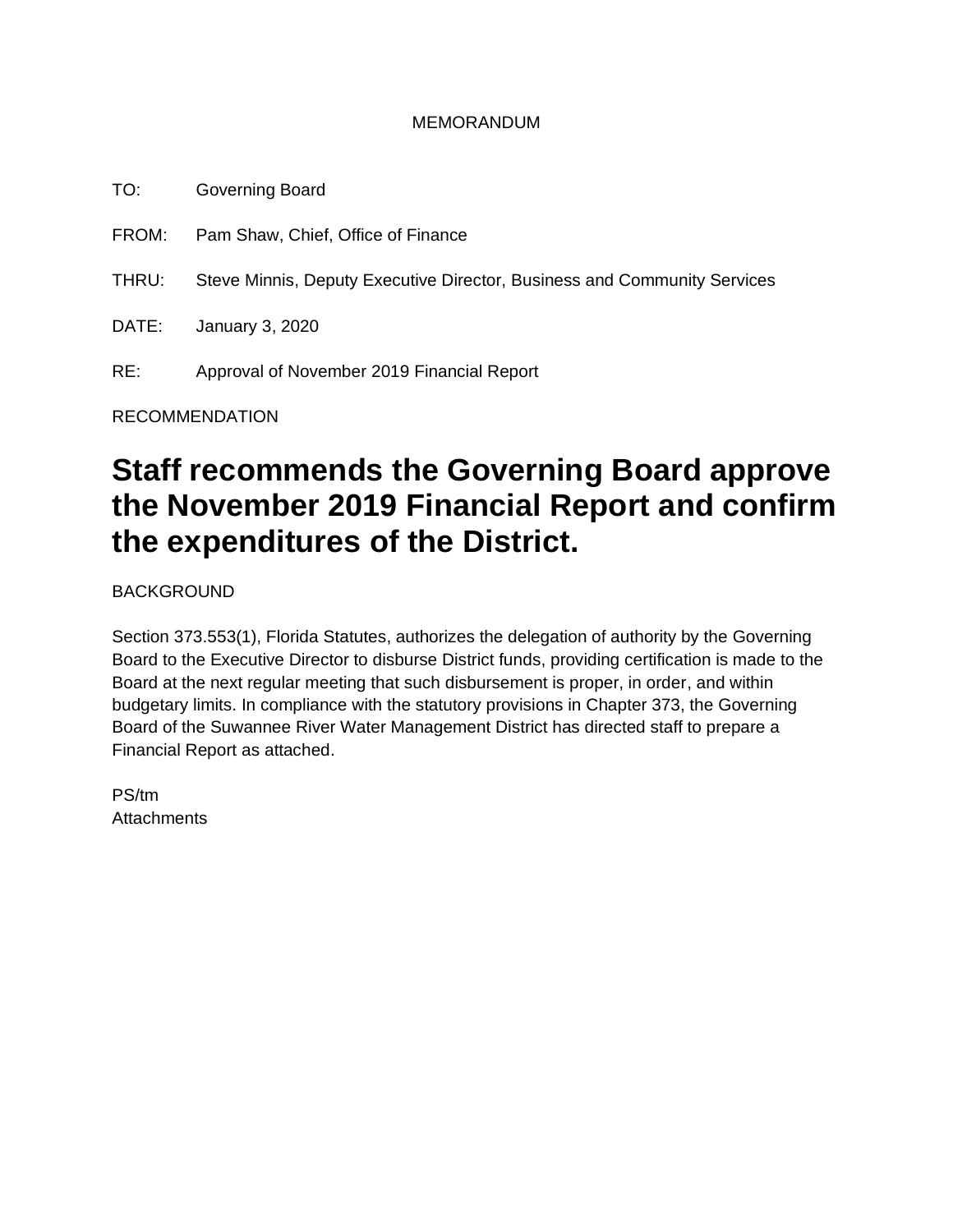| <b>Suwannee River Water Management District</b> |
|-------------------------------------------------|
| <b>Cash Report</b>                              |
| November 2019                                   |

| <b>Financial Institution/Account</b>       | <b>Monthly</b><br><b>Interest</b> | <b>Interest</b><br>Rate % | <b>Closing</b><br><b>Balance</b> |
|--------------------------------------------|-----------------------------------|---------------------------|----------------------------------|
| <b>First Federal Permit Fee</b>            | \$0.00                            |                           | \$24,940.00                      |
| <b>First Federal Accounts Payable</b>      | \$0.00                            |                           | \$35,000.00                      |
| <b>First Federal EFT Disbursements</b>     | \$0.00                            |                           | \$0.00                           |
| <b>First Federal Depository</b>            | \$64.53                           | $0.00\%$                  | \$1,580,044.11                   |
| Special Purpose Investment Account (SPIA)* | \$112,813.92                      | 3.36%                     | \$41,444,534.38                  |
| TOTAL                                      | \$112,878.45                      |                           | \$43,084,518.49                  |

\*SPIA is part of the Florida Treasury Investment Pool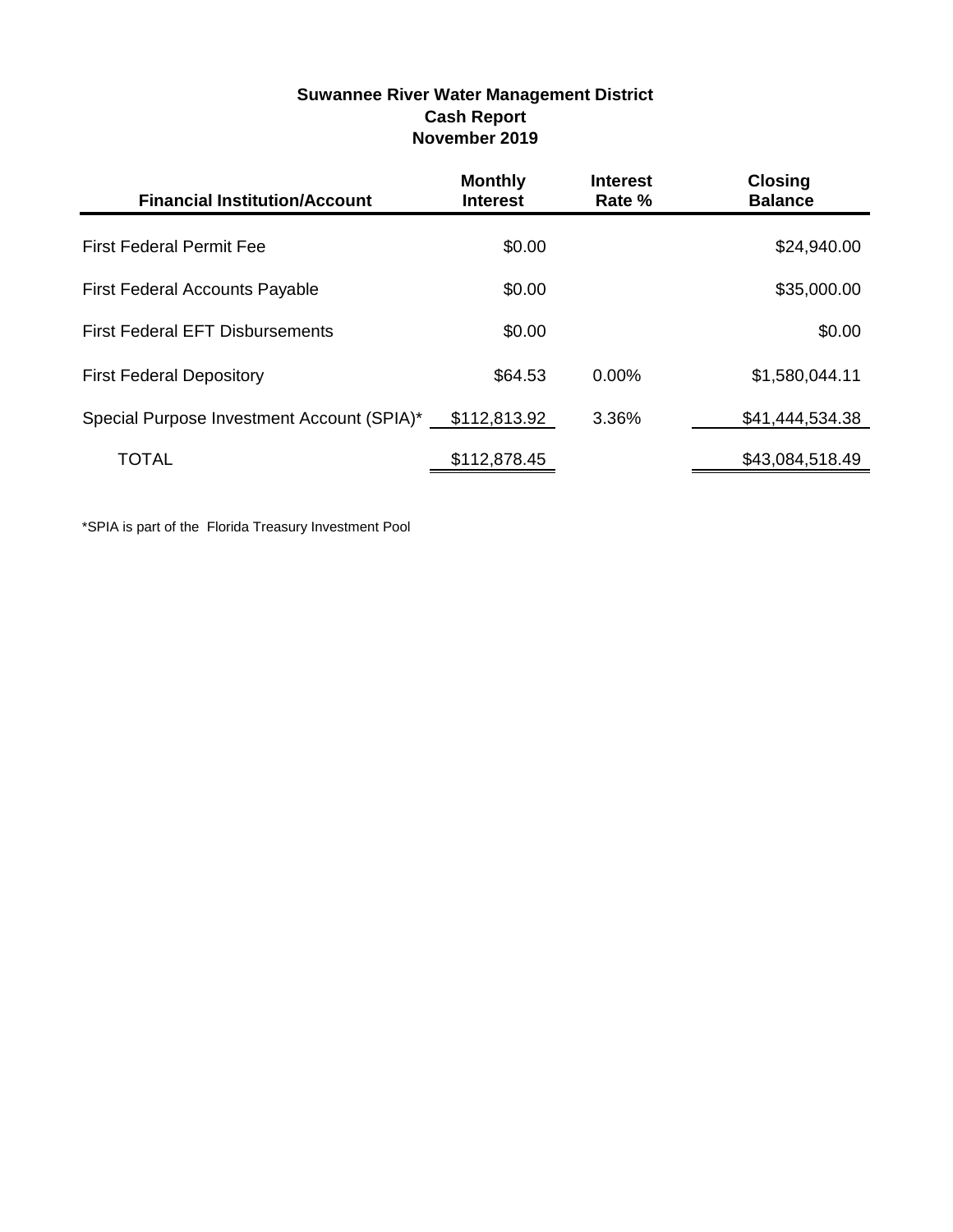#### **Suwannee River Water Management District Statement of Sources and Uses of Funds For the Month ending November 30, 2019 (Unaudited)**

|                                  | <b>Current</b><br><b>Budget</b> |      | <b>Actuals</b><br><b>Through</b><br>11/30/2019 |     | Variance<br>(Under)/Over<br><b>Budget</b> | <b>Actuals As A</b><br>% of Budget |
|----------------------------------|---------------------------------|------|------------------------------------------------|-----|-------------------------------------------|------------------------------------|
| <b>Sources</b>                   |                                 |      |                                                |     |                                           |                                    |
| \$<br>Ad Valorem Property Taxes  | 5,848,822                       | - \$ | 826,373                                        | S   | (5,022,449)                               | 14.1%                              |
| \$<br>Intergovernmental Revenues | 49,303,103                      | \$.  | 3,648,262                                      | S   | (45,654,841)                              | 7.4%                               |
| \$<br>Interest on Invested Funds | 130.000                         | - \$ | 218,050                                        | \$  | 88.050                                    | 167.7%                             |
| \$<br>License and Permit Fees    | 163,000                         | - \$ | 44.407                                         | -\$ | (118, 593)                                | 27.2%                              |
| \$<br>Other                      | 1,000,000                       | S    | 303,166                                        | -\$ | (696, 834)                                | 30.3%                              |
| Fund Balance <sup>1</sup><br>\$  | 9,116,055                       | S    | 179.375                                        | \$  | (8,936,680)                               | 2.0%                               |
| <b>Total Sources</b><br>₽        | 65,560,980                      |      | 5,219,634                                      | S   | (60, 341, 346)                            | 8.0%                               |

|                                              | Current        |      |                     |                | Available        |           |                         |
|----------------------------------------------|----------------|------|---------------------|----------------|------------------|-----------|-------------------------|
|                                              | <b>Budget</b>  |      | <b>Expenditures</b> | Encumbrances 1 | <b>Budget</b>    | %Expended | %Obligated <sup>3</sup> |
| <b>Uses</b>                                  |                |      |                     |                |                  |           |                         |
| Water Resources Planning and Monitoring      | $9.607.414$ \$ |      | 429.149             | 2.003.707      | 7.174.558        | 4%        | 25%                     |
| Acquisition, Restoration and Public Works    | 47.402.057     | - \$ | 894.747             | 18,763,977     | \$<br>27,743,332 | 2%        | 41%                     |
| Operation and Maintenance of Lands and Works | $5.132.262$ \$ |      | 356.264             | 1.945.574      | 2.830.424        | 7%        | 45%                     |
| Regulation                                   | 1.500.457      | - \$ | 214.638 \$          | 39,289         | 1,246,530        | 14%       | 17%                     |
| Outreach                                     | 231.018 \$     |      | 48.614              | -              | \$<br>182.404    | 21%       | 21%                     |
| Management and Administration                | 1,687,772 \$   |      | 248.229             | 104,589        | 1,334,955        | 15%       | 21%                     |
| <b>Total Uses</b>                            | 65,560,980     |      | 2,191,641           | 22,857,136     | 40,512,203       | 3%        | 38%                     |

<sup>1</sup> Actual Fund Balance used is recorded at the end of the fiscal year. This amount represents Fund Balance used for the Monitor Well Improvement Program and the AG and RIVER Cost-Share Programs

 $2$  Encumbrances represent unexpended balances of open purchase orders and contracts.

 $^3$  Represents the sum of expenditures and encumbrances as a percentage of the available budget.

This financial statement is prepared as of November 30, 2019 and covers the interim period since the most recent audited financial statements.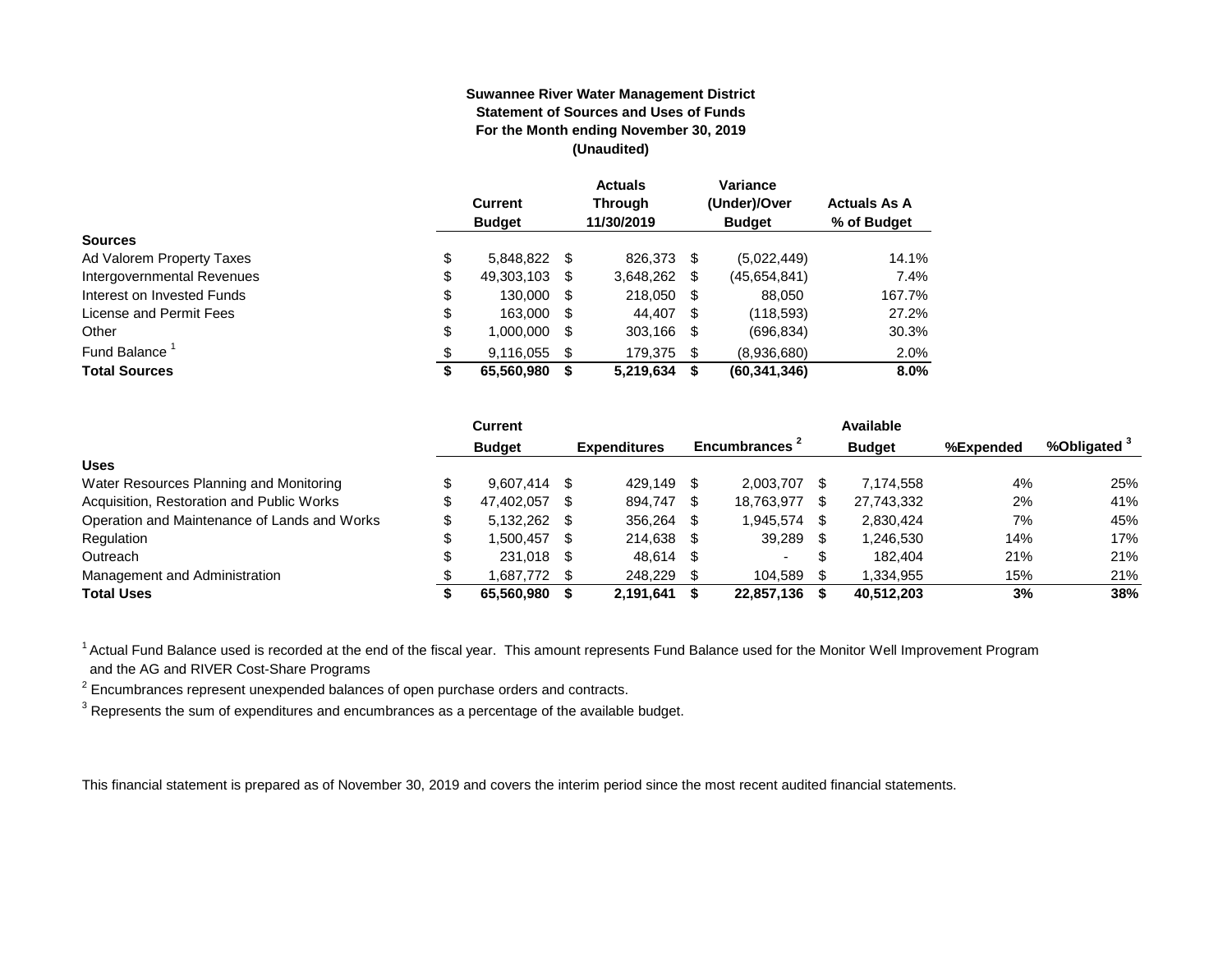$=$   $=$ 

## **STATEMENT OF ACTIVITY - REVENUE AND EXPENSE ROLLUP (UNAUDITED) SUWANNEE RIVER WATER MANAGEMENT DISTRICT**

|                                                     | Y-T-D<br><b>ACTUAL</b> | <b>ENCUMBRANCE</b> | <b>ANNUAL</b><br><b>BUDGET</b> |
|-----------------------------------------------------|------------------------|--------------------|--------------------------------|
| <b>FUND Report Recap -</b>                          |                        |                    |                                |
| <b>REVENUES</b>                                     |                        |                    |                                |
| <b>DISTRICT REVENUES</b>                            | 1,392,007              | 0                  | 7,141,822                      |
| <b>LOCAL REVENUES</b>                               | 0                      | 0                  | 91,600                         |
| <b>STATE REVENUES</b>                               | 3,627,779              | 0<br>0             | 45,019,003                     |
| <b>FEDERAL REVENUES</b><br>FUND BALANCE UTILIZATION | 20,473<br>179,375      | $\mathbf 0$        | 4,192,500<br>9,116,055         |
| <b>TOTAL REVENUES</b>                               | 5,219,634              | $\mathbf 0$        | 65,560,980                     |
| <b>EXPENDITURES</b>                                 |                        |                    |                                |
| SALARIES AND BENEFITS                               | 1,019,135              | 0                  | 6,499,032                      |
| CONTRACTUAL SERVICES                                | 253,903                | 8,241,818          | 25,352,300                     |
| OPERATING EXPENDITURES                              | 217,419                | 59,729             | 1,511,700                      |
| OPERATING CAPITAL OUTLAY                            | 0                      | 114,649            | 358,044                        |
| FIXED CAPITAL OUTLAY                                | 3,559                  | 0                  | 4,047,000                      |
| INTERAGENCY EXPENDITURES                            | 697,625                | 14,440,940         | 27,792,904                     |
| <b>TOTAL EXPENDITURES</b>                           | 2,191,641              | 22,857,136         | 65,560,980                     |
| <b>EXCESS REVENUES OVER (UNDER) EXPENDITURES</b>    | 3,027,993              | (22, 857, 136)     | 0                              |
| <b>FUND 01 - GENERAL FUND</b>                       |                        |                    |                                |
| <b>REVENUES</b>                                     |                        |                    |                                |
| <b>DISTRICT REVENUES</b>                            | 1,041,035              | 0                  | 5,038,023                      |
| <b>LOCAL REVENUES</b>                               | 0                      | 0                  |                                |
| <b>STATE REVENUES</b>                               | 1,370,804              | 0                  | 2,740,000                      |
| <b>FEDERAL REVENUES</b>                             | 20,473                 | 0                  | 0                              |
| <b>FUND BALANCE UTILIZATION</b>                     | 0                      | 0                  | 769,184                        |
| <b>TOTAL REVENUES</b>                               | 2,432,312              | $\mathbf 0$        | 8,547,207                      |
| <b>EXPENDITURES</b>                                 |                        |                    |                                |
| SALARIES AND BENEFITS                               | 810,324                | 0                  | 5,160,643                      |
| CONTRACTUAL SERVICES                                | 34,728                 | 505,920            | 1,350,786                      |
| OPERATING EXPENDITURES                              | 71,615                 | 38,083             | 955,822                        |
| OPERATING CAPITAL OUTLAY<br>FIXED CAPITAL OUTLAY    | 0<br>0                 | (354)<br>0         | 165,456<br>0                   |
| <b>INTERAGENCY EXPENDITURES</b>                     | 62,355                 | 417,765            | 914,500                        |
| <b>TOTAL EXPENDITURES</b>                           | 979,022                | 961,414            | 8,547,207                      |
| <b>EXCESS REVENUES OVER (UNDER) EXPENDITURES</b>    | 1,453,290              | (961, 414)         | 0                              |
| <b>FUND 03 - ALTERNATIVE WATER SUPPLY</b>           |                        |                    |                                |
| <b>REVENUES</b>                                     |                        |                    |                                |
| <b>DISTRICT REVENUES</b>                            | 0                      | 0                  | 0                              |
| <b>LOCAL REVENUES</b>                               | 0                      | 0                  | 0                              |
| <b>STATE REVENUES</b>                               | 0                      | 0                  | 5,100,000                      |
| <b>FEDERAL REVENUES</b>                             | 0                      | 0                  | 0                              |
| FUND BALANCE UTILIZATION                            | 0                      | 0                  | 0                              |
| <b>TOTAL REVENUES</b>                               | 0                      | 0                  | 5,100,000                      |
| <b>EXPENDITURES</b>                                 |                        |                    |                                |
| SALARIES AND BENEFITS                               | 0                      | 0                  | 0                              |
| CONTRACTUAL SERVICES<br>OPERATING EXPENDITURES      | 0                      | 0<br>0             | 1,100,000                      |
| OPERATING CAPITAL OUTLAY                            | 0<br>0                 | 0                  | 0<br>0                         |
| FIXED CAPITAL OUTLAY                                | 0                      | 0                  | 0                              |
| <b>INTERAGENCY EXPENDITURES</b>                     | 0                      | 0                  | 4,000,000                      |
| <b>TOTAL EXPENDITURES</b>                           | 0                      | 0                  | 5,100,000                      |
| <b>EXCESS REVENUES OVER (UNDER) EXPENDITURES</b>    | 0                      | $\mathbf 0$        | 0                              |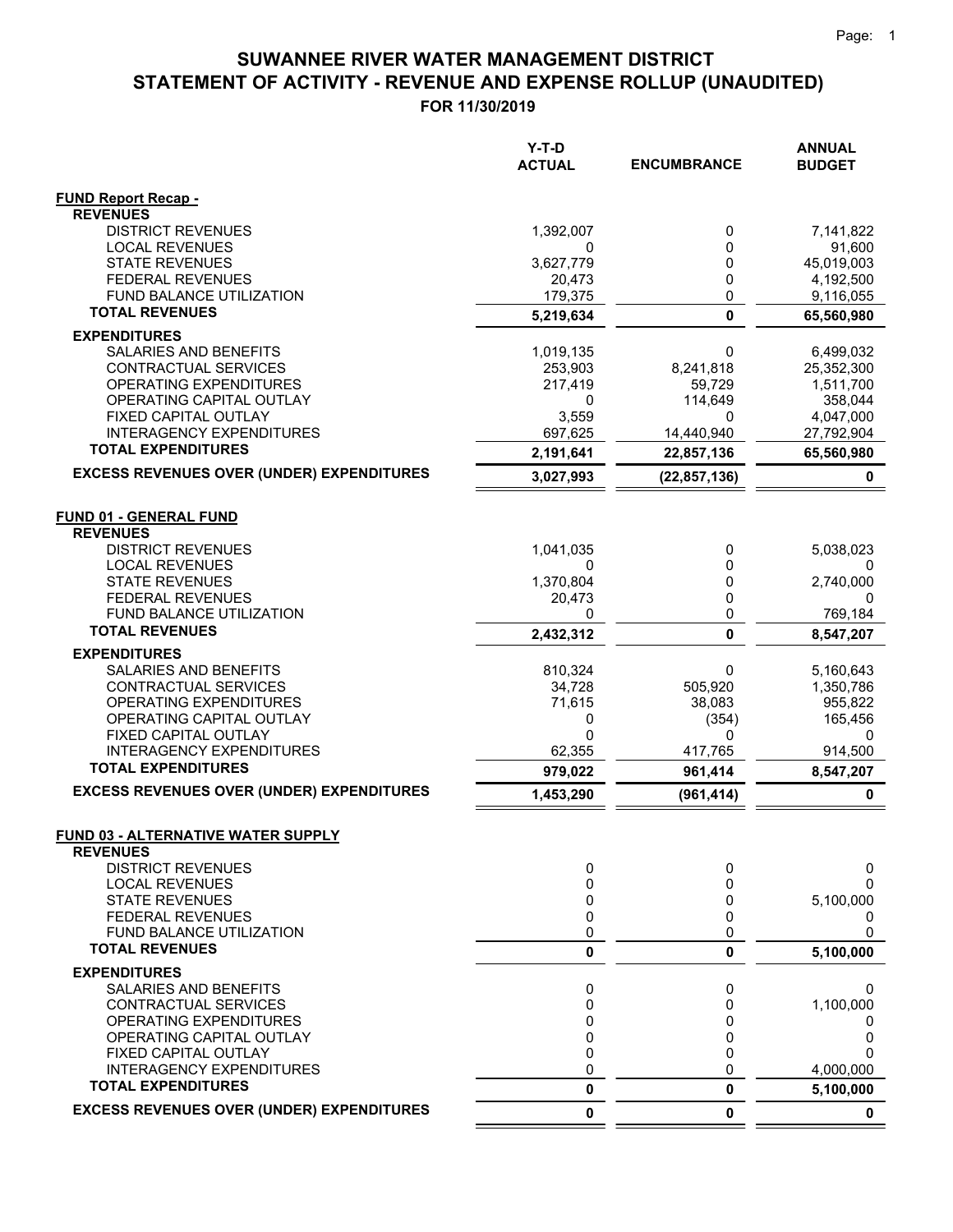|                                                          | Y-T-D<br><b>ACTUAL</b> | <b>ENCUMBRANCE</b> | <b>ANNUAL</b><br><b>BUDGET</b> |
|----------------------------------------------------------|------------------------|--------------------|--------------------------------|
| <b>FUND 06 - SPRINGS GRANTS</b>                          |                        |                    |                                |
| <b>REVENUES</b>                                          |                        |                    |                                |
| <b>DISTRICT REVENUES</b>                                 | 0                      | 0                  | 60,000                         |
| <b>LOCAL REVENUES</b><br><b>STATE REVENUES</b>           | 0<br>0                 | 0<br>0             | 32,168,000                     |
| <b>FEDERAL REVENUES</b>                                  | 0                      | 0                  | $^{(1)}$                       |
| FUND BALANCE UTILIZATION                                 | 0                      | 0                  | 0                              |
| <b>TOTAL REVENUES</b>                                    | 0                      | $\mathbf{0}$       | 32,228,000                     |
| <b>EXPENDITURES</b>                                      |                        |                    |                                |
| SALARIES AND BENEFITS                                    | 0                      | 0                  | 0                              |
| CONTRACTUAL SERVICES                                     | 42,733                 | 4,181,775          | 11,930,000                     |
| OPERATING EXPENDITURES<br>OPERATING CAPITAL OUTLAY       | 0<br>0                 | 0<br>0             | 0<br>0                         |
| FIXED CAPITAL OUTLAY                                     | 0                      | ŋ                  | 2,200,000                      |
| <b>INTERAGENCY EXPENDITURES</b>                          | 498,111                | 12,409,140         | 18,098,000                     |
| <b>TOTAL EXPENDITURES</b>                                | 540,844                | 16,590,915         | 32,228,000                     |
| <b>EXCESS REVENUES OVER (UNDER) EXPENDITURES</b>         | (540, 844)             | (16, 590, 915)     | 0                              |
| * Expenditures to be reimbursed by FDEP Grants           |                        |                    |                                |
| FUND 07 - LOCAL REVENUE                                  |                        |                    |                                |
| <b>REVENUES</b>                                          |                        |                    |                                |
| <b>DISTRICT REVENUES</b>                                 | 0                      | 0                  | 0                              |
| <b>LOCAL REVENUES</b><br><b>STATE REVENUES</b>           | 0<br>0                 | 0<br>0             | 91,600<br>0                    |
| <b>FEDERAL REVENUES</b>                                  | 0                      | 0                  | 0                              |
| <b>FUND BALANCE UTILIZATION</b>                          | 0                      | 0                  | 0                              |
| <b>TOTAL REVENUES</b>                                    | 0                      | 0                  | 91,600                         |
| <b>EXPENDITURES</b>                                      |                        |                    |                                |
| SALARIES AND BENEFITS                                    | 0                      | 0                  | 0                              |
| CONTRACTUAL SERVICES                                     | 0                      | 0                  | 0                              |
| OPERATING EXPENDITURES<br>OPERATING CAPITAL OUTLAY       | 0<br>0                 | 0<br>0             | 0<br>0                         |
| FIXED CAPITAL OUTLAY                                     | 0                      | 0                  | 0                              |
| <b>INTERAGENCY EXPENDITURES</b>                          | 0                      | 87,000             | 91,600                         |
| <b>TOTAL EXPENDITURES</b>                                | $\pmb{0}$              | 87,000             | 91,600                         |
| <b>EXCESS REVENUES OVER (UNDER) EXPENDITURES</b>         | 0                      | (87,000)           | 0                              |
|                                                          |                        |                    |                                |
| <b>FUND 08 - WMLTF - SPRINGS</b>                         |                        |                    |                                |
| <b>REVENUES</b><br><b>DISTRICT REVENUES</b>              | 867                    | 0                  | 0                              |
| <b>LOCAL REVENUES</b>                                    | 0                      | 0                  | 0                              |
| <b>STATE REVENUES</b>                                    | 0                      | 0                  | 150,000                        |
| <b>FEDERAL REVENUES</b>                                  | 0                      | 0                  | 0                              |
| <b>FUND BALANCE UTILIZATION</b><br><b>TOTAL REVENUES</b> | 0                      | 0                  | 0                              |
|                                                          | 867                    | 0                  | 150,000                        |
| <b>EXPENDITURES</b>                                      |                        |                    |                                |
| SALARIES AND BENEFITS<br>CONTRACTUAL SERVICES            | 0<br>0                 | 0<br>0             | 0<br>0                         |
| OPERATING EXPENDITURES                                   | 0                      | 0                  | 0                              |
| OPERATING CAPITAL OUTLAY                                 | 0                      | 0                  | 0                              |
| FIXED CAPITAL OUTLAY                                     | 0                      | ი                  | 0                              |
| <b>INTERAGENCY EXPENDITURES</b>                          | 0                      | 150,000            | 150,000                        |
| <b>TOTAL EXPENDITURES</b>                                | 0                      | 150,000            | 150,000                        |
| <b>EXCESS REVENUES OVER (UNDER) EXPENDITURES</b>         | 867                    | (150,000)          | $\mathbf 0$                    |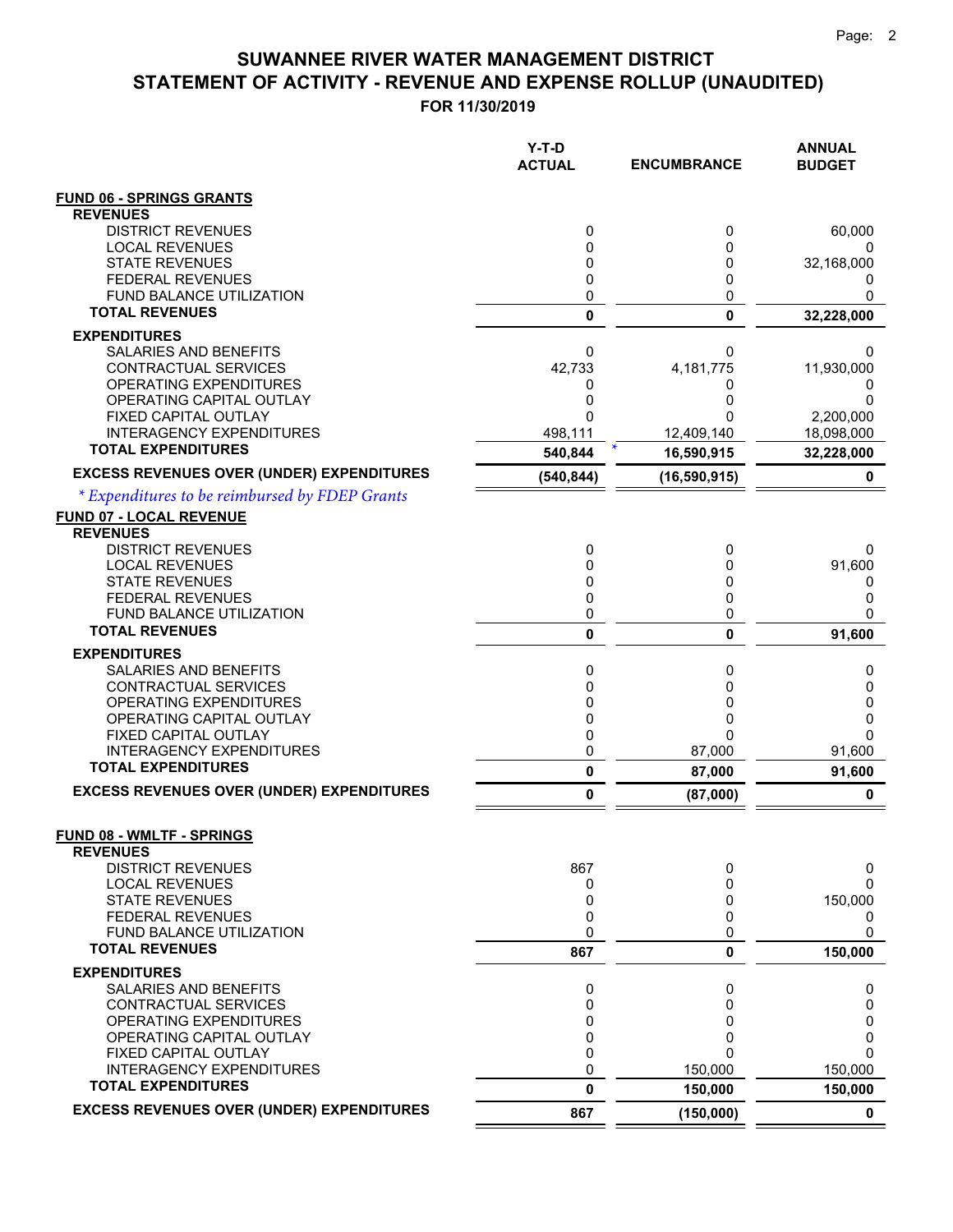|                                                              | Y-T-D<br><b>ACTUAL</b> | <b>ENCUMBRANCE</b> | <b>ANNUAL</b><br><b>BUDGET</b> |
|--------------------------------------------------------------|------------------------|--------------------|--------------------------------|
| <b>FUND 09 - MONITOR WELL</b>                                |                        |                    |                                |
| <b>REVENUES</b>                                              |                        |                    |                                |
| <b>DISTRICT REVENUES</b>                                     | 0                      | 0                  | 0                              |
| <b>LOCAL REVENUES</b>                                        | 0                      | 0                  | 0                              |
| <b>STATE REVENUES</b><br><b>FEDERAL REVENUES</b>             | 0                      | 0                  | 0<br>$\Omega$                  |
| <b>FUND BALANCE UTILIZATION</b>                              | 0<br>0                 | 0<br>0             | 50,000                         |
| <b>TOTAL REVENUES</b>                                        | $\mathbf 0$            | 0                  | 50,000                         |
| <b>EXPENDITURES</b>                                          |                        |                    |                                |
| <b>SALARIES AND BENEFITS</b>                                 | 0                      | 0                  | 0                              |
| CONTRACTUAL SERVICES                                         | 0                      | 0                  | 50,000                         |
| OPERATING EXPENDITURES                                       | 0                      | 0                  | 0                              |
| OPERATING CAPITAL OUTLAY                                     | 0                      | 0                  | 0                              |
| FIXED CAPITAL OUTLAY                                         | 0                      | 0                  | 0                              |
| <b>INTERAGENCY EXPENDITURES</b>                              | 0                      | 0                  | $\Omega$                       |
| <b>TOTAL EXPENDITURES</b>                                    | 0                      | 0                  | 50,000                         |
| <b>EXCESS REVENUES OVER (UNDER) EXPENDITURES</b>             | 0                      | 0                  | 0                              |
| FUND 10 - LAND CONSERVATION - FLORIDA FOREVER &<br>P2000     |                        |                    |                                |
| <b>REVENUES</b>                                              |                        |                    |                                |
| <b>DISTRICT REVENUES</b>                                     | 198                    | 0                  | 0                              |
| <b>LOCAL REVENUES</b><br><b>STATE REVENUES</b>               | 0<br>0                 | 0                  | 0                              |
| <b>FEDERAL REVENUES</b>                                      | $\Omega$               | 0<br>0             | 0<br>$\Omega$                  |
| <b>FUND BALANCE UTILIZATION</b>                              | 1,502                  | 0                  | 25,000                         |
| <b>TOTAL REVENUES</b>                                        | 1,700                  | 0                  | 25,000                         |
| <b>EXPENDITURES</b>                                          |                        |                    |                                |
| SALARIES AND BENEFITS                                        | 0                      | 0                  | 0                              |
| CONTRACTUAL SERVICES                                         | 1,700                  | 0                  | 25,000                         |
| <b>OPERATING EXPENDITURES</b>                                | 0                      | 0                  | 0                              |
| OPERATING CAPITAL OUTLAY                                     | 0                      | 0                  | 0                              |
| FIXED CAPITAL OUTLAY                                         | 0                      | 0                  | 0                              |
| <b>INTERAGENCY EXPENDITURES</b><br><b>TOTAL EXPENDITURES</b> | 0<br>1,700             | 0<br>0             | $\mathbf{0}$<br>25,000         |
| <b>EXCESS REVENUES OVER (UNDER) EXPENDITURES</b>             | 0                      | 0                  | 0                              |
| <b>FUND 12 - DOT ETDM</b>                                    |                        |                    |                                |
| <b>REVENUES</b>                                              |                        |                    |                                |
| <b>DISTRICT REVENUES</b>                                     | 209                    | 0                  | 0                              |
| <b>LOCAL REVENUES</b>                                        | 0                      | 0                  | 0                              |
| <b>STATE REVENUES</b>                                        | 0                      | 0                  | 0                              |
| <b>FEDERAL REVENUES</b>                                      | 0                      | 0                  | $\Omega$                       |
| <b>FUND BALANCE UTILIZATION</b><br><b>TOTAL REVENUES</b>     | 0<br>209               | 0<br>0             | 5,458<br>5,458                 |
| <b>EXPENDITURES</b>                                          |                        |                    |                                |
| SALARIES AND BENEFITS                                        | 0                      | 0                  | 5,458                          |
| CONTRACTUAL SERVICES                                         | 0                      | 0                  | 0                              |
| OPERATING EXPENDITURES                                       | 0                      | 0                  | 0                              |
| OPERATING CAPITAL OUTLAY                                     | 0                      | 0                  | 0                              |
| FIXED CAPITAL OUTLAY                                         | 0                      | 0                  | 0                              |
| <b>INTERAGENCY EXPENDITURES</b>                              | 0                      | 0                  | $\Omega$                       |
| <b>TOTAL EXPENDITURES</b>                                    | 0                      | 0                  | 5,458                          |
| <b>EXCESS REVENUES OVER (UNDER) EXPENDITURES</b>             | 209                    | 0                  | $\mathbf 0$                    |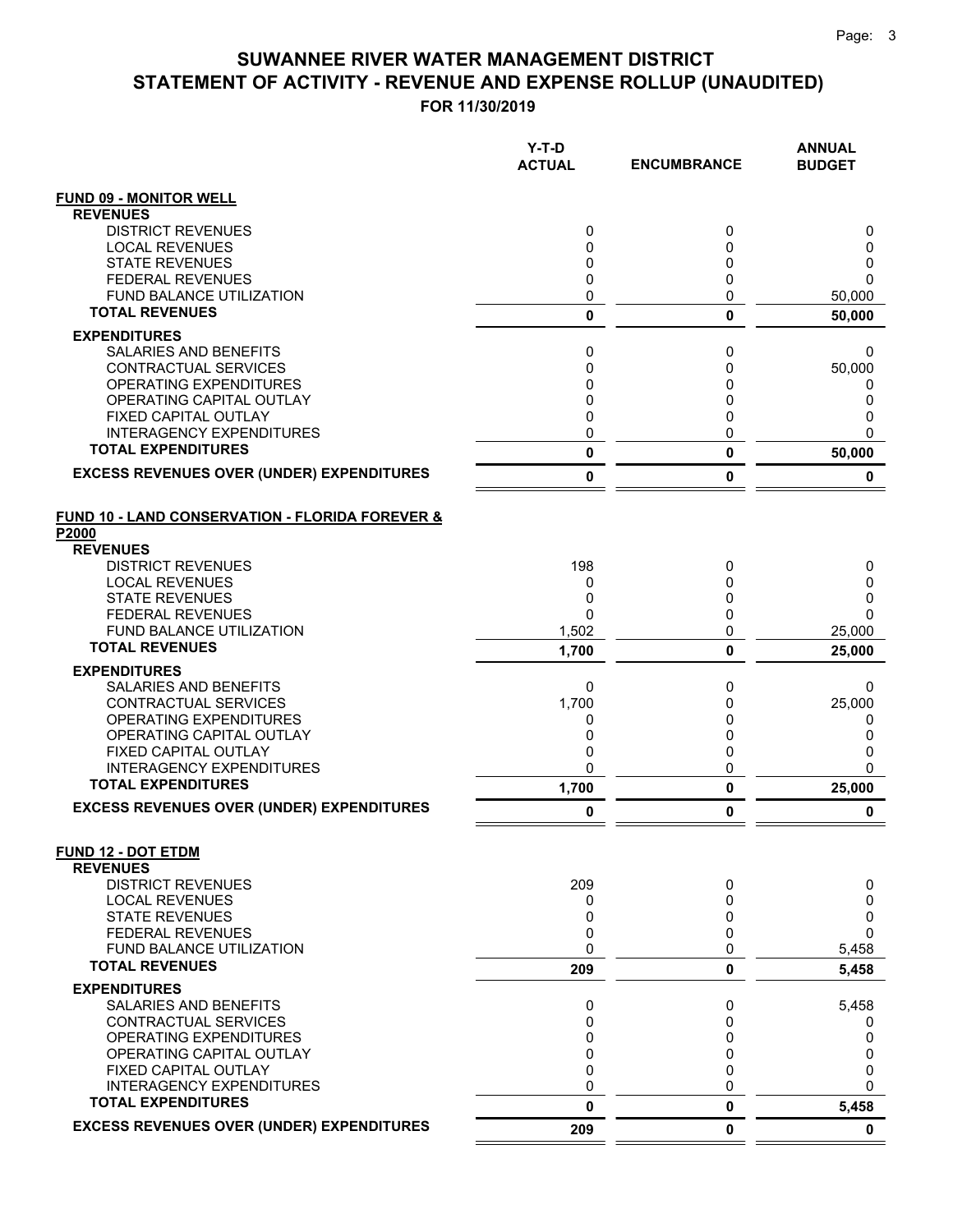|                                                         | Y-T-D<br><b>ACTUAL</b> | <b>ENCUMBRANCE</b> | <b>ANNUAL</b><br><b>BUDGET</b> |
|---------------------------------------------------------|------------------------|--------------------|--------------------------------|
| <b>FUND 13 - LAND MANAGEMENT &amp; OPERATIONS</b>       |                        |                    |                                |
| <b>REVENUES</b>                                         |                        |                    |                                |
| <b>DISTRICT REVENUES</b>                                | 303,166                | 0                  | 2,043,799                      |
| <b>LOCAL REVENUES</b><br><b>STATE REVENUES</b>          | 0<br>2,130,119         | 0<br>0             | 2,311,119                      |
| <b>FEDERAL REVENUES</b>                                 | 0                      | 0                  | 40,000                         |
| <b>FUND BALANCE UTILIZATION</b>                         | 0                      | 0                  | 1,044,344                      |
| <b>TOTAL REVENUES</b>                                   | 2,433,285              | $\mathbf 0$        | 5,439,262                      |
| <b>EXPENDITURES</b>                                     |                        |                    |                                |
| SALARIES AND BENEFITS                                   | 110,035                | 0                  | 667,047                        |
| <b>CONTRACTUAL SERVICES</b>                             | 105,547                | 1,497,619          | 2,530,014                      |
| OPERATING EXPENDITURES                                  | 145,804                | 15,103             | 513,878                        |
| OPERATING CAPITAL OUTLAY                                | 0                      | 115,003            | 192,588                        |
| FIXED CAPITAL OUTLAY<br><b>INTERAGENCY EXPENDITURES</b> | 3,559<br>30            | 0<br>62,085        | 877,000<br>658,735             |
| <b>TOTAL EXPENDITURES</b>                               | 364,975                | 1,689,810          | 5,439,262                      |
| <b>EXCESS REVENUES OVER (UNDER) EXPENDITURES</b>        | 2,068,310              | (1,689,810)        | 0                              |
| <b>FUND 19 - FDOT MITIGATION</b>                        |                        |                    |                                |
| <b>REVENUES</b>                                         |                        |                    |                                |
| <b>DISTRICT REVENUES</b>                                | 2,304                  | 0                  | 0                              |
| <b>LOCAL REVENUES</b>                                   | 0                      | 0                  | 0                              |
| <b>STATE REVENUES</b><br><b>FEDERAL REVENUES</b>        | 0                      | 0                  | 100,000                        |
| FUND BALANCE UTILIZATION                                | 0<br>0                 | 0<br>0             | 0<br>111,000                   |
| <b>TOTAL REVENUES</b>                                   | 2,304                  | 0                  | 211,000                        |
| <b>EXPENDITURES</b>                                     |                        |                    |                                |
| SALARIES AND BENEFITS                                   | 0                      | 0                  | 0                              |
| CONTRACTUAL SERVICES                                    | 250                    | 0                  | 211,000                        |
| OPERATING EXPENDITURES                                  | 0                      | 6,543              | 0                              |
| OPERATING CAPITAL OUTLAY                                | 0                      | 0                  | 0                              |
| FIXED CAPITAL OUTLAY<br><b>INTERAGENCY EXPENDITURES</b> | 0<br>0                 | 0<br>$\Omega$      | 0<br>0                         |
| <b>TOTAL EXPENDITURES</b>                               | 250                    | 6,543              | 211,000                        |
| <b>EXCESS REVENUES OVER (UNDER) EXPENDITURES</b>        | 2,054                  | (6, 543)           | 0                              |
| FUND 20 - MINIMUM FLOWS AND MINIMUM WATER LEVELS        |                        |                    |                                |
| (MFL)                                                   |                        |                    |                                |
| <b>REVENUES</b>                                         |                        |                    |                                |
| <b>DISTRICT REVENUES</b>                                | 0                      | 0                  | 0                              |
| <b>LOCAL REVENUES</b><br><b>STATE REVENUES</b>          | 0<br>126,856           | 0<br>0             | 0                              |
| <b>FEDERAL REVENUES</b>                                 | 0                      | 0                  | 1,949,884<br>0                 |
| FUND BALANCE UTILIZATION                                | 0                      | 0                  | 0                              |
| <b>TOTAL REVENUES</b>                                   | 126,856                | 0                  | 1,949,884                      |
| <b>EXPENDITURES</b>                                     |                        |                    |                                |
| SALARIES AND BENEFITS                                   | 98,776                 | 0                  | 665,884                        |
| CONTRACTUAL SERVICES                                    | 28,080                 | 18,508             | 1,029,000                      |
| OPERATING EXPENDITURES                                  | 0                      | 0                  | 30,000                         |
| OPERATING CAPITAL OUTLAY<br>FIXED CAPITAL OUTLAY        | 0<br>0                 | 0<br>0             | 0<br>0                         |
| <b>INTERAGENCY EXPENDITURES</b>                         | 0                      | 182,990            | 225,000                        |
| <b>TOTAL EXPENDITURES</b>                               | 126,856                | 201,498            | 1,949,884                      |
| <b>EXCESS REVENUES OVER (UNDER) EXPENDITURES</b>        | 0                      | (201, 498)         | 0                              |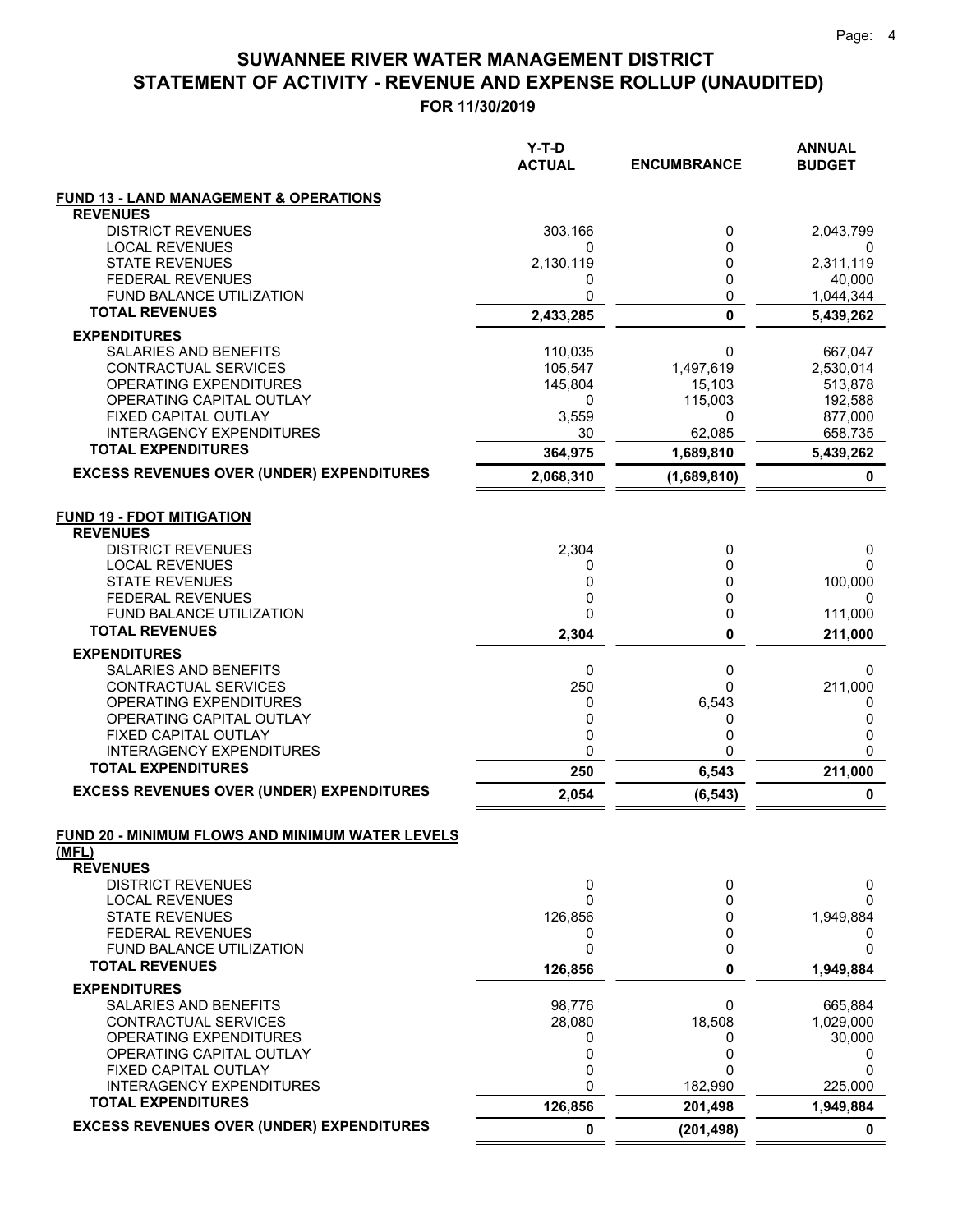|                                                                      | Y-T-D<br><b>ACTUAL</b> | <b>ENCUMBRANCE</b> | <b>ANNUAL</b><br><b>BUDGET</b> |
|----------------------------------------------------------------------|------------------------|--------------------|--------------------------------|
| <b>FUND 29 - SUWANNEE RIVER PARTNERSHIP (SRP)</b><br><b>REVENUES</b> |                        |                    |                                |
| <b>DISTRICT REVENUES</b>                                             | 4.893                  | 0                  | 0                              |
| <b>LOCAL REVENUES</b>                                                | 0                      | 0                  | 0                              |
| <b>STATE REVENUES</b>                                                | 0                      | 0                  | 0                              |
| <b>FEDERAL REVENUES</b>                                              | 0                      | 0                  | 0                              |
| FUND BALANCE UTILIZATION                                             | 0                      | 0                  | 153,000                        |
| <b>TOTAL REVENUES</b>                                                | 4,893                  | $\mathbf 0$        | 153,000                        |
| <b>EXPENDITURES</b>                                                  |                        |                    |                                |
| SALARIES AND BENEFITS                                                | 0                      | 0                  | 0                              |
| <b>CONTRACTUAL SERVICES</b>                                          | 0                      | 0                  | $\Omega$                       |
| OPERATING EXPENDITURES                                               | 0                      | 0                  | 6,000                          |
| OPERATING CAPITAL OUTLAY                                             | 0                      | 0                  | 0                              |
| FIXED CAPITAL OUTLAY                                                 | 0                      | 0                  | 0                              |
| <b>INTERAGENCY EXPENDITURES</b><br><b>TOTAL EXPENDITURES</b>         | 0                      | 147,000            | 147,000                        |
|                                                                      | 0                      | 147,000            | 153,000                        |
| <b>EXCESS REVENUES OVER (UNDER) EXPENDITURES</b>                     | 4,893                  | (147,000)          | 0                              |
| <b>FUND 33 - PCS MITIGATION - LAND ACQUISITION</b>                   |                        |                    |                                |
| <b>REVENUES</b>                                                      |                        |                    |                                |
| <b>DISTRICT REVENUES</b>                                             | 39,334                 | 0                  | 0                              |
| <b>LOCAL REVENUES</b>                                                | 0                      | 0                  | 0                              |
| <b>STATE REVENUES</b>                                                | 0                      | 0                  | 0                              |
| <b>FEDERAL REVENUES</b>                                              | 0                      | 0                  | $\Omega$                       |
| <b>FUND BALANCE UTILIZATION</b>                                      | 0                      | 0                  | 1,000,000                      |
| <b>TOTAL REVENUES</b>                                                | 39,334                 | 0                  | 1,000,000                      |
| <b>EXPENDITURES</b>                                                  |                        |                    |                                |
| <b>SALARIES AND BENEFITS</b>                                         | 0                      | 0                  | 0                              |
| CONTRACTUAL SERVICES                                                 | 0                      | 0                  | 30,000                         |
| OPERATING EXPENDITURES                                               | 0                      | 0                  | 0                              |
| OPERATING CAPITAL OUTLAY                                             | 0<br>0                 | 0                  | 0                              |
| FIXED CAPITAL OUTLAY<br><b>INTERAGENCY EXPENDITURES</b>              | 0                      | 0<br>0             | 970,000<br>0                   |
| <b>TOTAL EXPENDITURES</b>                                            | 0                      | 0                  | 1,000,000                      |
| <b>EXCESS REVENUES OVER (UNDER) EXPENDITURES</b>                     | 39,334                 | 0                  | 0                              |
|                                                                      |                        |                    |                                |
| <b>FUND 51 - DISTRICT AG COST-SHARE</b><br><b>REVENUES</b>           |                        |                    |                                |
| <b>DISTRICT REVENUES</b>                                             | 0                      | 0                  | 0                              |
| <b>LOCAL REVENUES</b>                                                | 0                      | 0                  | 0                              |
| <b>STATE REVENUES</b>                                                | 0                      | 0                  | 0                              |
| <b>FEDERAL REVENUES</b>                                              | 0                      | 0                  | 0                              |
| FUND BALANCE UTILIZATION                                             | 40,744                 | 0                  | 2,020,000                      |
| <b>TOTAL REVENUES</b>                                                | 40,744                 | 0                  | 2,020,000                      |
| <b>EXPENDITURES</b>                                                  |                        |                    |                                |
| SALARIES AND BENEFITS                                                | 0                      | 0                  | 0                              |
| CONTRACTUAL SERVICES                                                 | 40,744                 | 997,028            | 2,000,000                      |
| OPERATING EXPENDITURES                                               | 0                      | 0                  | O                              |
| OPERATING CAPITAL OUTLAY                                             | 0                      | 0                  | 0                              |
| FIXED CAPITAL OUTLAY                                                 | 0                      | 0                  | 0                              |
| <b>INTERAGENCY EXPENDITURES</b><br><b>TOTAL EXPENDITURES</b>         | 0                      | 0                  | 20,000                         |
|                                                                      | 40,744                 | 997,028            | 2,020,000                      |
| <b>EXCESS REVENUES OVER (UNDER) EXPENDITURES</b>                     | 0                      | (997, 028)         | $\mathbf 0$                    |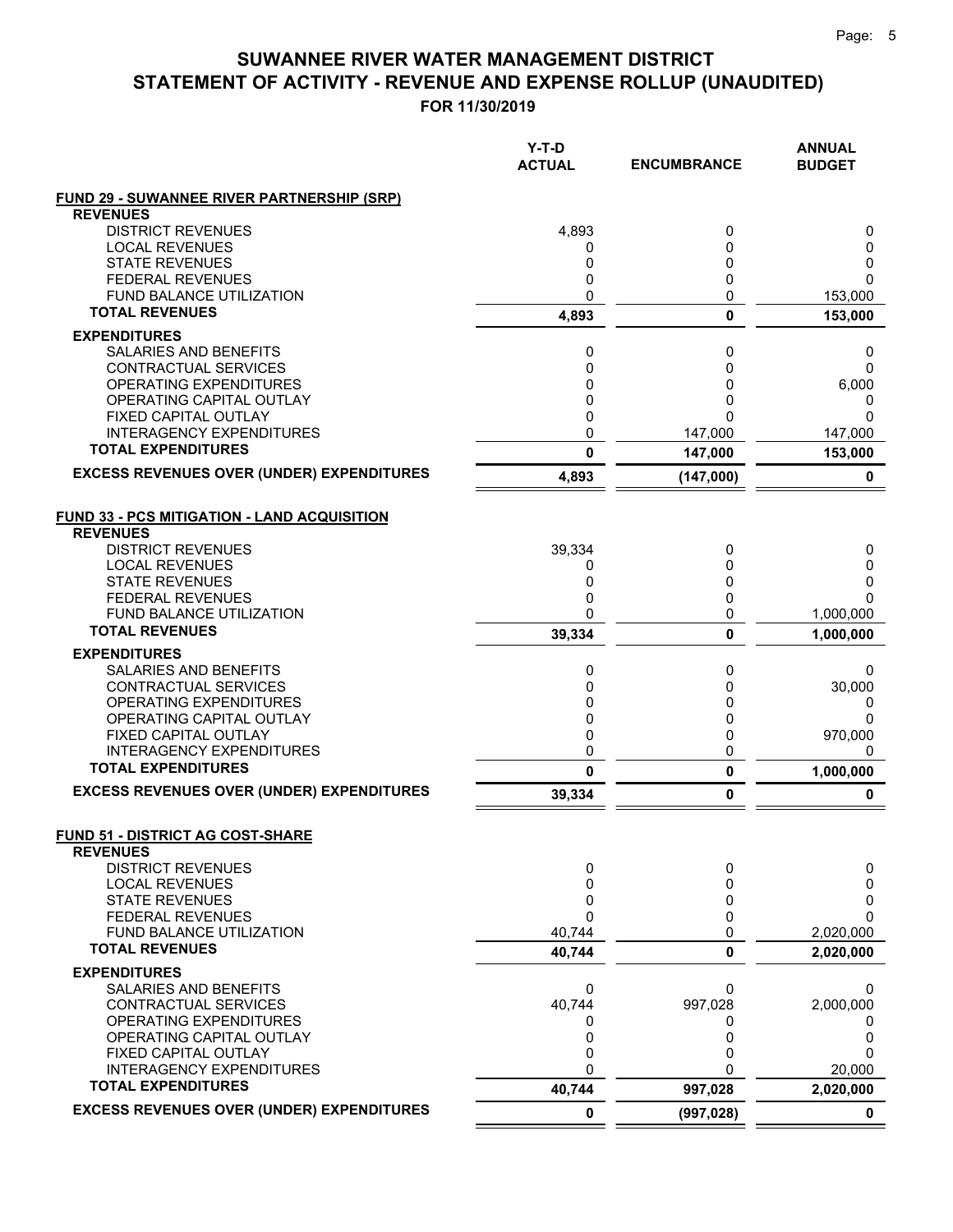|                                                         | $Y-T-D$<br><b>ACTUAL</b> | <b>ENCUMBRANCE</b> | <b>ANNUAL</b><br><b>BUDGET</b> |
|---------------------------------------------------------|--------------------------|--------------------|--------------------------------|
| <b>FUND 52 - WATER RESOURCE DEVELOPMENT</b>             |                          |                    |                                |
| <b>REVENUES</b>                                         |                          |                    |                                |
| <b>DISTRICT REVENUES</b>                                | 0                        | 0                  | 0                              |
| <b>LOCAL REVENUES</b><br><b>STATE REVENUES</b>          | 0                        | 0<br>0             | 0<br>0                         |
| <b>FEDERAL REVENUES</b>                                 | 0<br>0                   | 0                  | 0                              |
| <b>FUND BALANCE UTILIZATION</b>                         | 0                        | 0                  | 1,680,000                      |
| <b>TOTAL REVENUES</b>                                   | $\pmb{0}$                | 0                  | 1,680,000                      |
| <b>EXPENDITURES</b>                                     |                          |                    |                                |
| <b>SALARIES AND BENEFITS</b>                            | 0                        | 0                  | 0                              |
| CONTRACTUAL SERVICES                                    | 0                        | 90,653             | 450,000                        |
| OPERATING EXPENDITURES                                  | 0                        | 0                  | 0                              |
| OPERATING CAPITAL OUTLAY                                | 0<br>0                   | 0<br>0             | 0<br>0                         |
| FIXED CAPITAL OUTLAY<br><b>INTERAGENCY EXPENDITURES</b> | 0                        | 0                  | 1,230,000                      |
| <b>TOTAL EXPENDITURES</b>                               | 0                        | 90,653             | 1,680,000                      |
| <b>EXCESS REVENUES OVER (UNDER) EXPENDITURES</b>        | 0                        | (90, 653)          | 0                              |
|                                                         |                          |                    |                                |
| <b>FUND 53 - DISTRICT RIVER COST-SHARE</b>              |                          |                    |                                |
| <b>REVENUES</b>                                         |                          |                    |                                |
| <b>DISTRICT REVENUES</b>                                | 0                        | 0                  | 0                              |
| <b>LOCAL REVENUES</b><br><b>STATE REVENUES</b>          | 0<br>0                   | 0<br>0             | 0<br>0                         |
| <b>FEDERAL REVENUES</b>                                 | 0                        | 0                  | $\Omega$                       |
| <b>FUND BALANCE UTILIZATION</b>                         | 137,129                  | 0                  | 2,258,069                      |
| <b>TOTAL REVENUES</b>                                   | 137,129                  | 0                  | 2,258,069                      |
| <b>EXPENDITURES</b>                                     |                          |                    |                                |
| <b>SALARIES AND BENEFITS</b>                            | 0                        | 0                  | 0                              |
| CONTRACTUAL SERVICES                                    | 0                        | 0                  | 0                              |
| OPERATING EXPENDITURES                                  | 0                        | 0                  | 0                              |
| OPERATING CAPITAL OUTLAY<br>FIXED CAPITAL OUTLAY        | 0<br>0                   | 0<br>0             | 0<br>$\Omega$                  |
| <b>INTERAGENCY EXPENDITURES</b>                         | 137,129                  | 984,960            | 2,258,069                      |
| <b>TOTAL EXPENDITURES</b>                               | 137,129                  | 984,960            | 2,258,069                      |
| <b>EXCESS REVENUES OVER (UNDER) EXPENDITURES</b>        | 0                        | (984, 960)         | 0                              |
|                                                         |                          |                    |                                |
| <b>FUND 56 - FEMA</b>                                   |                          |                    |                                |
| <b>REVENUES</b>                                         |                          |                    |                                |
| <b>DISTRICT REVENUES</b><br><b>LOCAL REVENUES</b>       | 0<br>0                   | 0<br>0             | 0<br>0                         |
| <b>STATE REVENUES</b>                                   | 0                        | 0                  | 0                              |
| <b>FEDERAL REVENUES</b>                                 | 0                        | 0                  | 3,696,000                      |
| FUND BALANCE UTILIZATION                                | 0                        | 0                  | 0                              |
| <b>TOTAL REVENUES</b>                                   | 0                        | 0                  | 3,696,000                      |
| <b>EXPENDITURES</b>                                     |                          |                    |                                |
| SALARIES AND BENEFITS                                   | 0                        | 0                  | 0                              |
| CONTRACTUAL SERVICES<br>OPERATING EXPENDITURES          | 0<br>0                   | 950,316            | 3,690,000                      |
| OPERATING CAPITAL OUTLAY                                | 0                        | 0<br>0             | 6,000<br>0                     |
| FIXED CAPITAL OUTLAY                                    | 0                        | 0                  | 0                              |
| <b>INTERAGENCY EXPENDITURES</b>                         | 0                        | O                  | $\Omega$                       |
| <b>TOTAL EXPENDITURES</b>                               | $\pmb{0}$                | 950,316            | 3,696,000                      |
| <b>EXCESS REVENUES OVER (UNDER) EXPENDITURES</b>        | 0                        | (950, 316)         | 0                              |